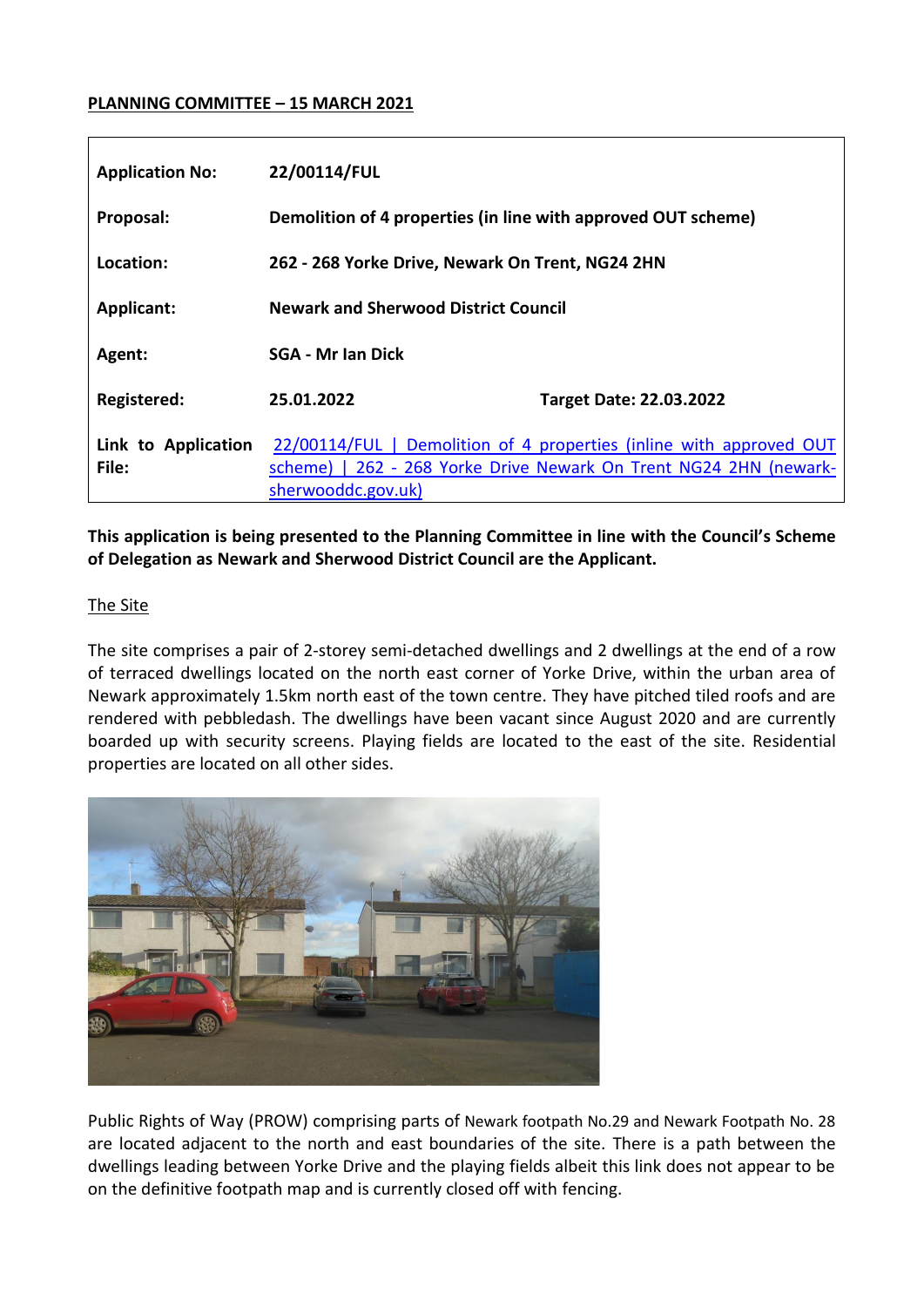There are two trees located in the highway verge to the front of the properties, albeit these are located outside of the red line boundary for the application site.

In accordance with Environment Agency flood zone mapping the entire site and surrounding land is designated as being within Flood Zone 1, which means it is at low risk of fluvial flooding.

The site along with the wider estate and playing fields is allocated within the Newark and Sherwood Allocations and Development Management Development Plan Document (2013) as being part of the Yorke Drive Policy Area (Policy NUA/Ho/4). This is an area allocated for regeneration and redevelopment.

### Relevant Planning History

20/02484/S73M Application to vary conditions 8, 24 and 25 attached to planning permission 18/02279/OUTM to amend the timescale for completion of the conditions – permission 03.03.2021

18/02279/OUTM Selective demolition and redevelopment of parts of the existing Yorke Drive Estate and the erection of new mixed tenure housing, community and recreational facilities on the adjoining Lincoln Road Playing Field site, resulting in the development of up to 320 homes – permission 06.11.2019

## The Proposal

The application seeks full planning permission to demolish four properties, last used as dwellinghouses. Planning permission is sought as the proposal does not qualify for prior approval for demolition under Part 11, Schedule 2 of the Town and Country Planning (General Permitted Development) (England) Order 2015 (GPDO).

The four properties are not currently considered fit for habitation and have also been subject to anti-social behaviour. These properties also benefit from outline planning permission for demolition as part of the wider Yorke Drive redevelopment project (see relevant planning history above). However, demolition is required in advance of the associated reserved matters application being submitted for enabling and funding reasons.

The application is accompanied by the following:

- Application Form
- 00003 Rev P1 Location Plan
- 00004 Rev P1 Site Photographs
- Demolition Statement
- Further Bat Surveys September 2019
- Bat Survey Results of B1, B2 and B3 (01 March 2022)
- Phase 1 Geo-Environmental Assessment July 2018

# Public Advertisement Procedure

Occupiers of 9 properties have been individually notified by letter. A site notice has displayed around the site and an advert has been placed in the local press.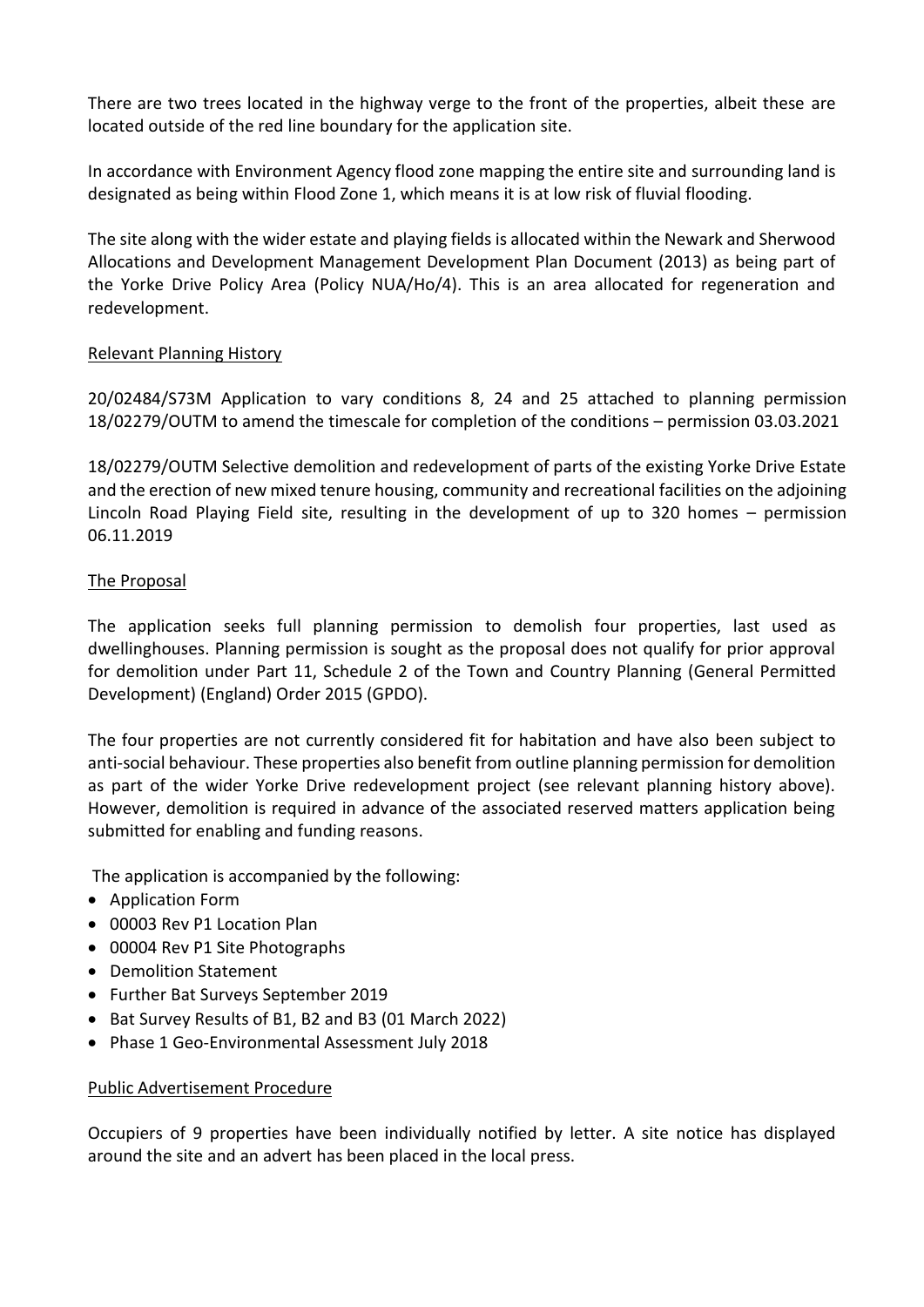## **Planning Policy Framework**

## **The Development Plan**

## **Newark and Sherwood Amended Core Strategy DPD (adopted March 2019)**

- Spatial Policy 1 Settlement Hierarchy
- Spatial Policy 2 Spatial Distribution of Growth
- Spatial Policy 6 Infrastructure for Growth
- Spatial Policy 7 Sustainable Transport
- Core Policy 1 Affordable Housing Provision
- Core Policy 9 Sustainable Design
- Core Policy 10 Climate Change
- Core Policy 12 Biodiversity and Green Infrastructure
- NAP1 Newark Urban Area

# **Allocations & Development Management DPD (adopted July 2013)**

- Policy DM1 Development within Settlements Central to Delivering the Spatial Strategy
- Policy DM2 Development on Allocated Sites
- Policy DM5 Design
- Policy DM7 Biodiversity and Green Infrastructure
- Policy DM10 Pollution and Hazardous Materials
- Policy DM12 Presumption in Favour of Sustainable Development
- NUA/Ho/4 Newark Urban Area Housing Site 4 Yorke Drive Policy Area

# **Other Material Planning Considerations**

- National Planning Policy Framework 2019
- Planning Practice Guidance

# Consultations

### **Newark Town Council -** No objection

**NCC Public Rights of Way** – No objection subject to confirmation of how the public using the above Public Rights of Way will be kept safe during the demolition.

**NSDC Environmental Health** – The applicant should also consider in detail the impact of demolition methods and working practices on sensitive property in the vicinity. This will be necessary in order to ensure best practicable means are employed to minimise noise and dust. I would therefore expect a method statement to be submitted in writing to, and agreed by, the planning authority, to be implemented in full during the demolition.

**NSDC Archaeology Officer** *–* No objection. This forms part of a larger scheme where archaeological work has been agreed in the relevant areas. This part of the site is deemed to have a lower potential for archaeological remains due to existing ground disturbance from previous phases of development.

**No letters of representation have been received from neighbours/interested parties.**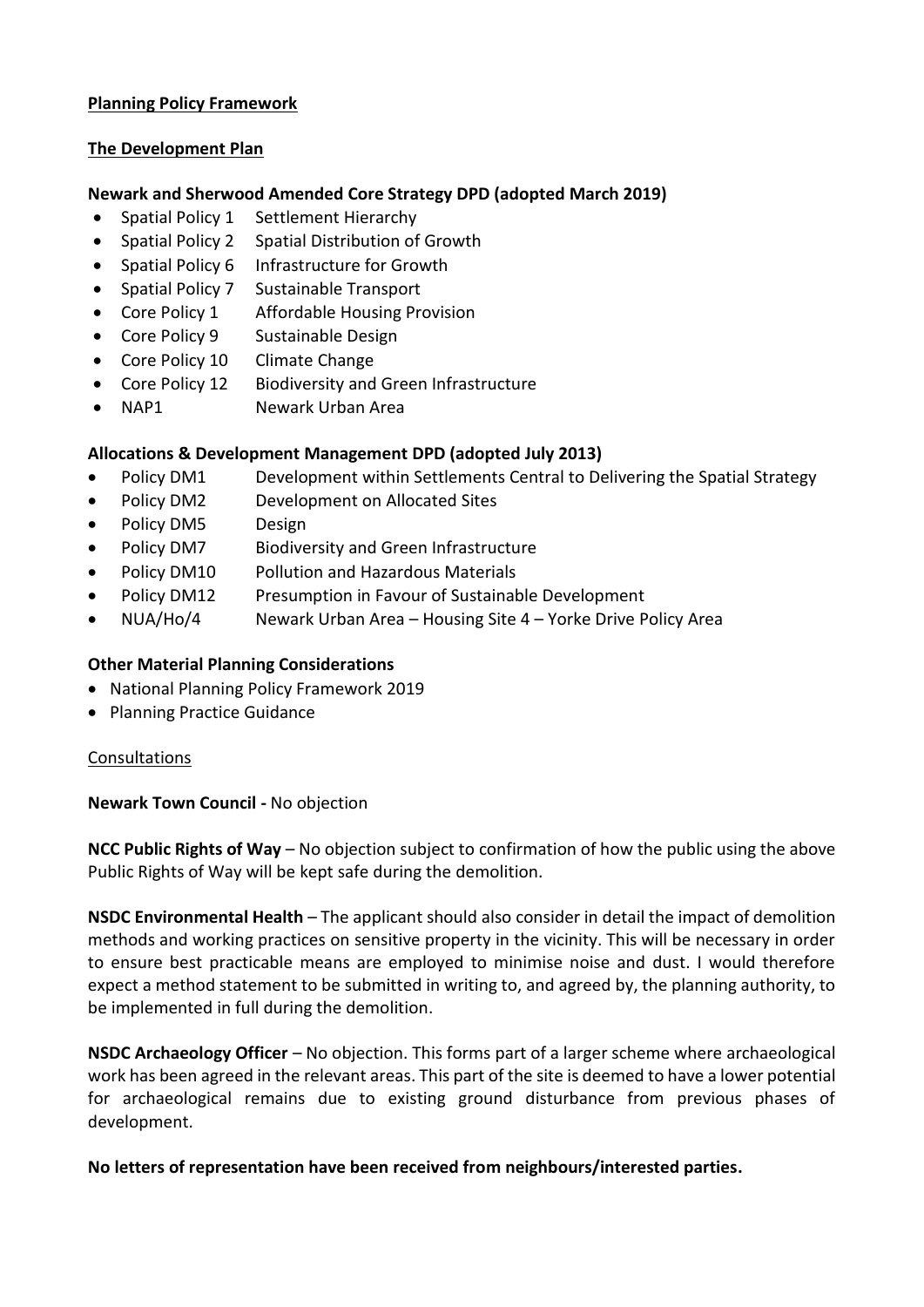## **Comments of the Business Manager**

## The Principle of Development including Loss of Affordable Dwellings

The proposal site is located in Newark, a Sub Regional Centre, allocated for development in the Core Strategy (adopted 2019) under Spatial Policy 1 and Spatial Policy 2. The site forms Housing Site 4 as identified in Policy NUA/Ho/4 of the Allocations and Development Management DPD (adopted 2013). The DPD confirms the site is allocated for regeneration and redevelopment through a comprehensive scheme of regenerating existing housing and developing new stock in a coordinated and sustainable manner.

Policy NUA/Ho/4 requires removal of poorer quality housing and replacement of new dwellings and change of housing type to increase mix of tenure and range of housing. Proposals should also include phasing and delivery methods for the redevelopment. Through the approval of outline planning permission for redevelopment (20/02484/S73M as set out in the planning history section above) the principle of demolition of a number of existing properties on the estate has already been accepted in principle. Whilst this application represents a standalone application, early demolition is required as an enabler for the wider regeneration project. The properties are in the first phase of demolition and early demolition of these properties (rather than as a part of the wider regeneration scheme) means that the demolition can be eligible for grant funding under the Department for Levelling Up Homes and Communities, secured by the Council in late 2021, supporting the overall viability of the project.

The properties are currently vacant and not fit for habitation and their demolition would not therefore lead to a direct loss of affordable housing stock. The former occupants were provided alternative accommodation under the District Council's Decant Policy. Replacement and new dwellings including the provision of a satisfactory housing mix (having regard to displacement and provision of affordable housing) is a requirement of the forthcoming reserved matters application.

As such, the principle of development is considered acceptable subject to an assessment of all relevant site-specific considerations.

### Impact on Residential and Visual Amenity

Core Policy 9 requires development to protect and enhance the environment. Policy DM5 of the DPD states that development proposals should ensure no unacceptable reduction in amenity upon neighbouring development. The NPPF promotes 'an effective use of land in meeting the need for homes and other uses, while safeguarding and improving the environment and ensuring safe and healthy living conditions'.

Following consultation with the Environmental Health Officer, it is recommended that a condition requiring the submission of a demolition method statement is submitted to and approved by the Local Planning Authority, be imposed. Due to the close proximity of residential properties, this would include a number of measures to minimize impacts during demolition including the parking of vehicles and dust suppression measures. The submitted plans show that the site would be secured with 1.8 metre high heras fencing during construction works.

Post demolition (and prior to the implementation of the Yorke Drive regeneration proposals) the site would be left level with the frontage fenced off to the general public with 1 metre high timber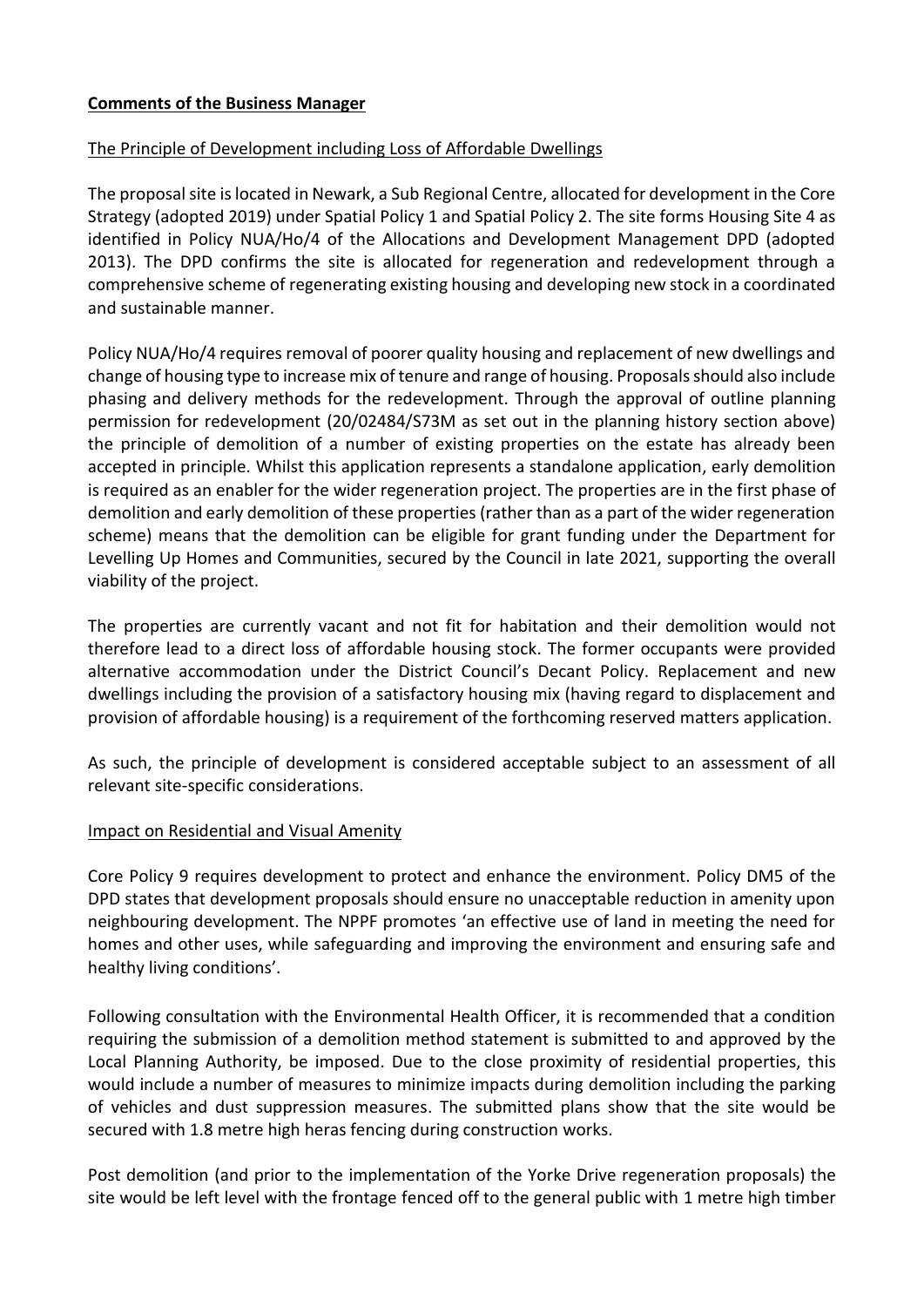post and infill panel fence. It is proposed that all spoil would be sorted, re-cycled where possible and cleared from the site.

Subject to conditions, the proposed demolition and restoration of the site is considered acceptable as proposed from a residential and visual amenity perspective in accordance with Policies Core Policy 9, Policy DM5 and the overall aims of Policy NUA/Ho/4 in the DPD.

## Impact on Ecology

Core Policy 12 of the Core Strategy seeks to secure development that maximises the opportunities to conserve, enhance and restore biodiversity. Policy DM5 of the DPD states that natural features of importance within or adjacent to development sites should, wherever possible, be protected and enhanced.

The buildings proposed for demolition are considered to have low bat roost potential. An updated bat building assessment and nocturnal bat surveys of the buildings was undertaken in August 2021 which confirms roosting bats as likely absent. As such roosting bats pose no constraints to the demolition of these buildings, no further surveys or mitigation in relation to bats is recommended.

Any vegetation clearance or building demolition should be timed to avoid the bird breeding season, which runs from March to September (inclusive). This is to avoid adverse impacts to any nests present.

Subject to conditions, the proposed development would not result in any adverse impact upon ecology in accordance with Core Policy 12 and Policy DM5 of the DPD.

### **Conclusion**

The site is located on a wider site allocated under policy NUA/Ho/4 for the regeneration and redevelopment through a comprehensive scheme of regenerating existing housing and developing new stock in a coordinated and sustainable manner. This application to demolish four of the existing properties is required to facilitate these wider regeneration plans for the site. The properties are currently vacant and not fit for habitation and would not therefore lead to a direct loss of affordable housing stock.

Subject to conditions, the proposal would not result in any adverse impact upon residential or visual amenity, highway safety, public rights of way, ecology or trees.

Therefore, subject to these requirements and the conditions below, the recommendation is for approval.

### **RECOMMENDATION**

**That full planning permission is granted subject to the conditions shown below:**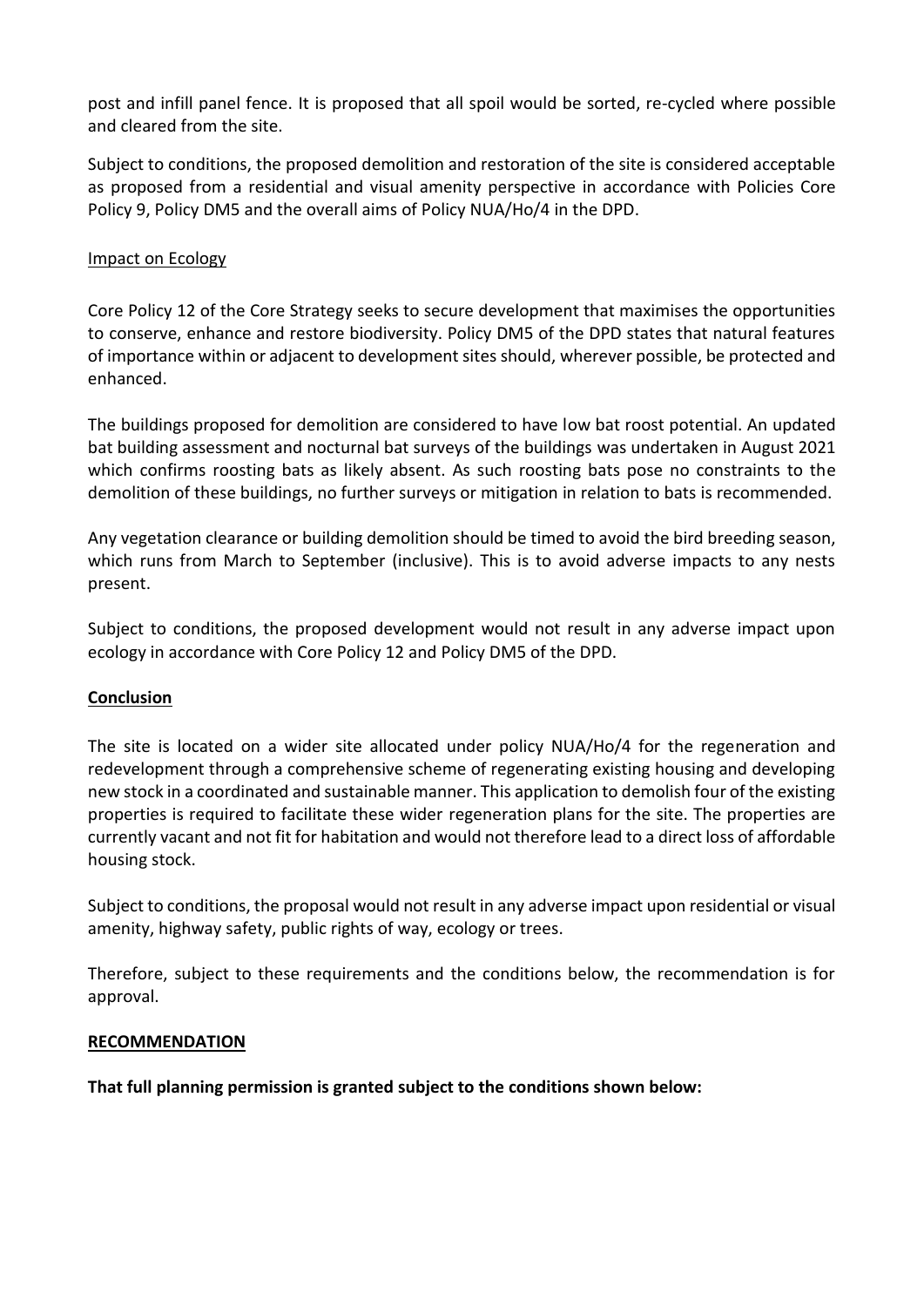# Conditions

01

The development hereby permitted shall not begin later than three years from the date of this permission.

Reason: To comply with the requirements of Section 51 of the Planning and Compulsory Purchase Act 2004.

# 02

The development hereby permitted shall not be carried out except in complete accordance with the following approved plan references:

- 00003 Rev P1 Location Plan
- 00004 Rev P1 Site Photographs
- 00007 Rev P1 Site Protection Measures

Reason: So as to define this permission.

03

Except for emergency works, to protect the amenities of occupiers of other premises in the vicinity, the hours for deliveries or for the demolition of the site buildings shall be restricted to:

Monday to Friday 08:00 to 18.00hrs, Saturday 08:00 to 13.00hrs only and no works on site on Sundays/Bank Holidays.

Reason: In the interests of residential amenity.

# 04

No development shall take place within the application site, until a demolition method statement has been submitted to and approved in writing by the Local Planning Authority. The approved statement shall be adhered to throughout the demolition period. The statement shall set the overall strategies for:

- i. the parking of vehicles of site operatives and visitors;
- ii. loading and unloading of plant and materials;
- iii. storage of materials;
- iv. the erection and maintenance of security hoarding/fencing;
- v. wheel washing facilities;
- vi. measures to control the emission of dust and dirt during demolition;
- vii. a scheme for recycling/disposing of waste resulting from demolition works.

Reason: In the interests of residential amenity.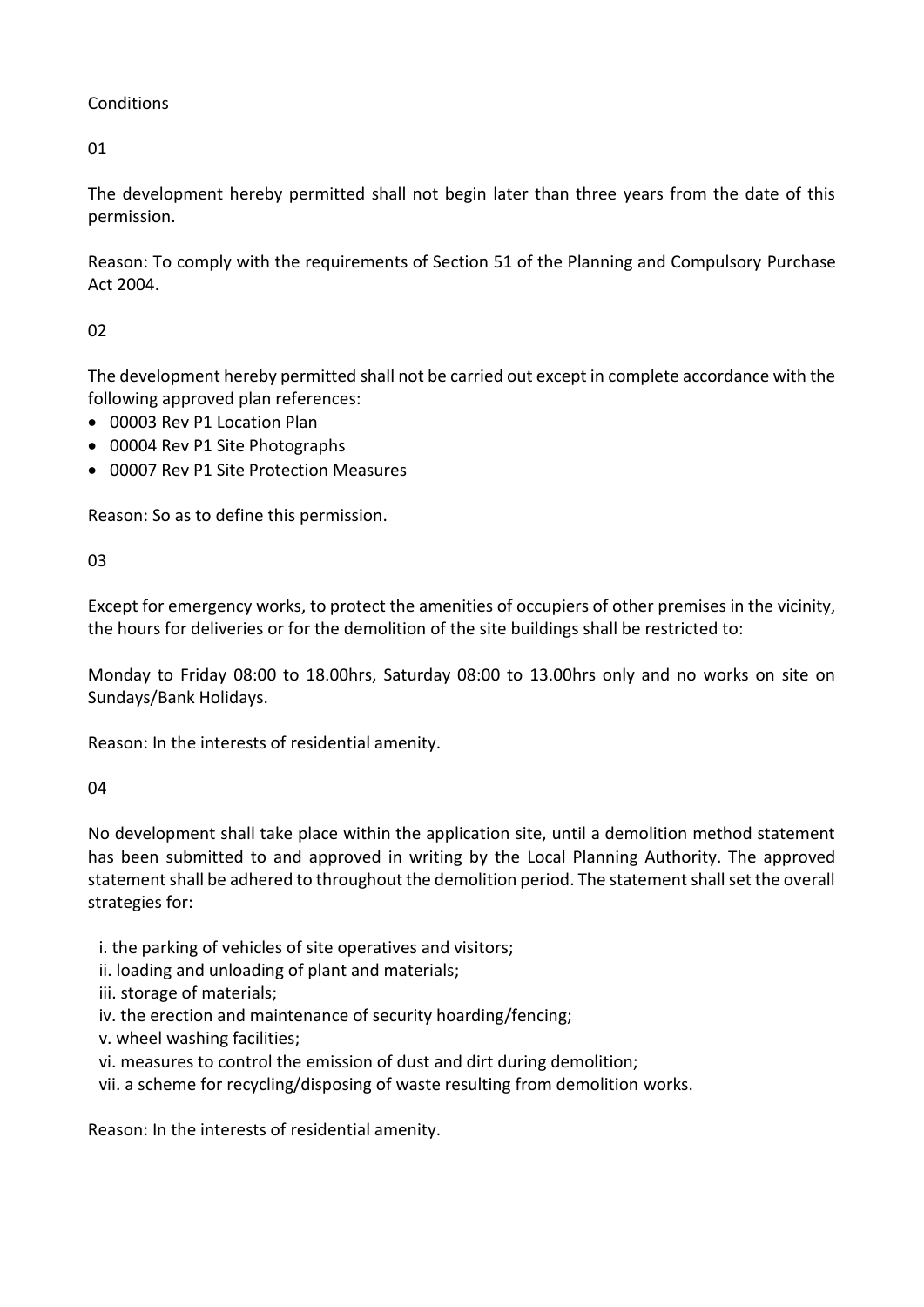No site clearance/demolition shall be undertaken during the bird nesting period (beginning of March to end of August inclusive). This is unless any building is first inspected by a suitably qualified ecologist and a report submitted and approved in writing by the Local Planning Authority prior to such works taking place.

Reason: To ensure that adequate provision is made for the protection of nesting birds and/or protected species on site.

# **Notes to Applicant**

01

The applicant is advised that all planning permissions granted on or after the 1st December 2011 may be subject to the Community Infrastructure Levy (CIL). Full details of CIL are available on the Council's website at www.newark-sherwooddc.gov.uk/cil/

The proposed development has been assessed and it is the Council's view that CIL is not payable on the development hereby approved as the development type proposed is zero rated in this location.

02

This application has been the subject of discussions during the application process to ensure that the proposal is acceptable. The District Planning Authority has accordingly worked positively and pro-actively, seeking solutions to problems arising in coming to its decision. This is fully in accordance with Town and Country Planning (Development Management Procedure) (England) Order 2015 (as amended).

03

The applicant should be reminded of legal requirements relating to asbestos demolition surveys in line with health and safety regulations, and prior notification of demolition works to Local Authority Building Control.

# 04

There should be no disturbance to the surface of Public Rights of Way (PROW) comprising Newark footpath No.29 and Newark Footpath No. 28 without prior authorisation from the Rights of Way team. The safety of the public using the path should be observed at all times. A Temporary Closure of the Footpath may be granted to facilitate public safety during the construction phase subject to certain conditions. Further information and costs may be obtained by contacting the Rights of Way section. The applicant should be made aware that at least 6 weeks' notice is required to process the closure and an alternative route on should be provided if possible. If the route is to be fenced, ensure that the full width of the path is available and that the fence is low level and open aspect to meet good design principles. If a structure is to be built adjacent to the public footpath, the width of the right of way is not to be encroached upon. If a skip is required and is sited on a highway, which includes a PRoW then the company supplying the skip must apply for a permit. <http://www.nottinghamshire.gov.uk/transport/licences-and-permits/skippermit> and also ensure that the PRoW can still be accessed appropriately by the users permitted by its status i.e. equestrians if a on bridleway, motorised vehicles if on a byway open to all traffic

05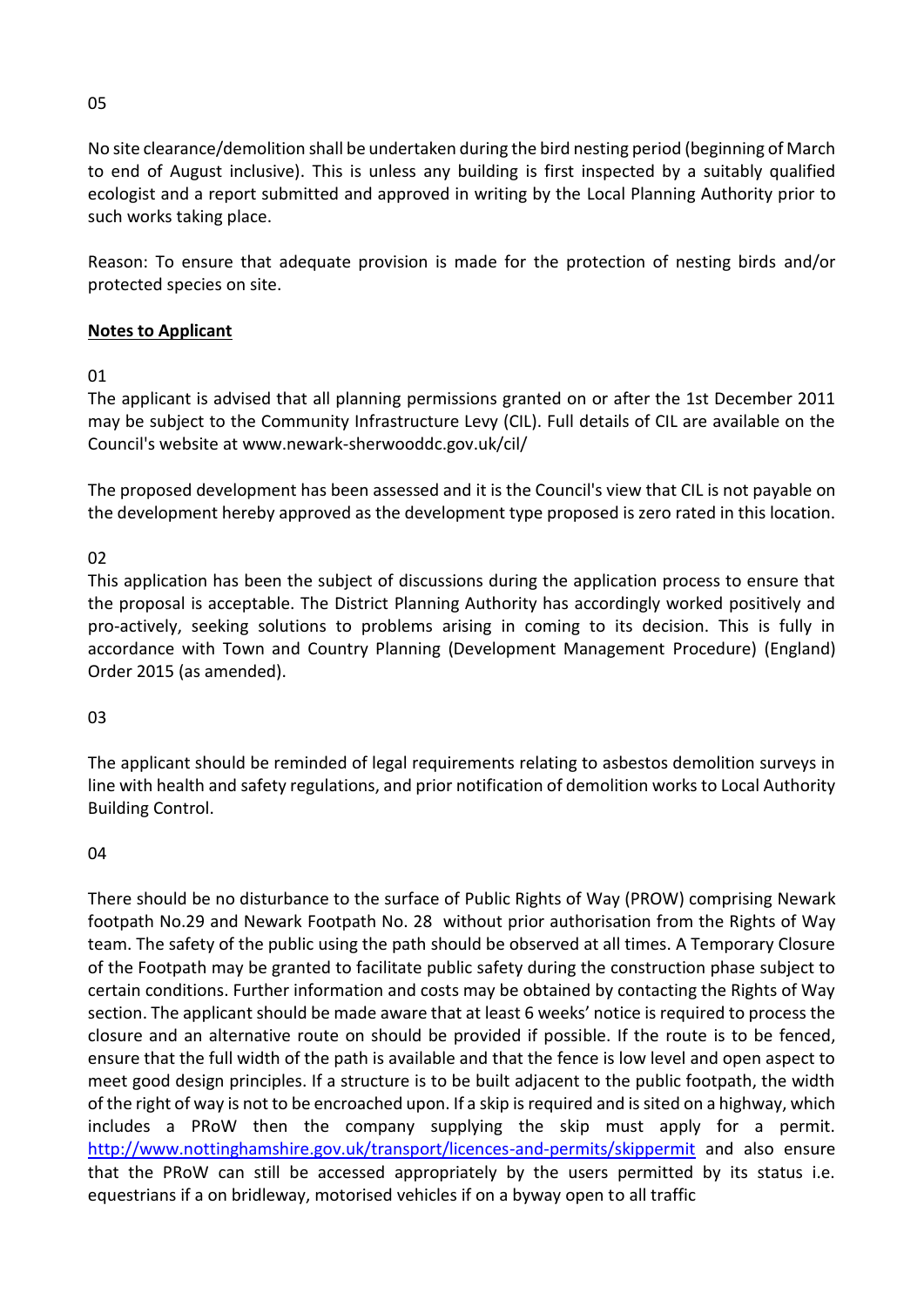# BACKGROUND PAPERS

Application case file.

For further information, please contact Helen Marriott on extension 5793

Lisa Hughes Business Manager – Planning Development